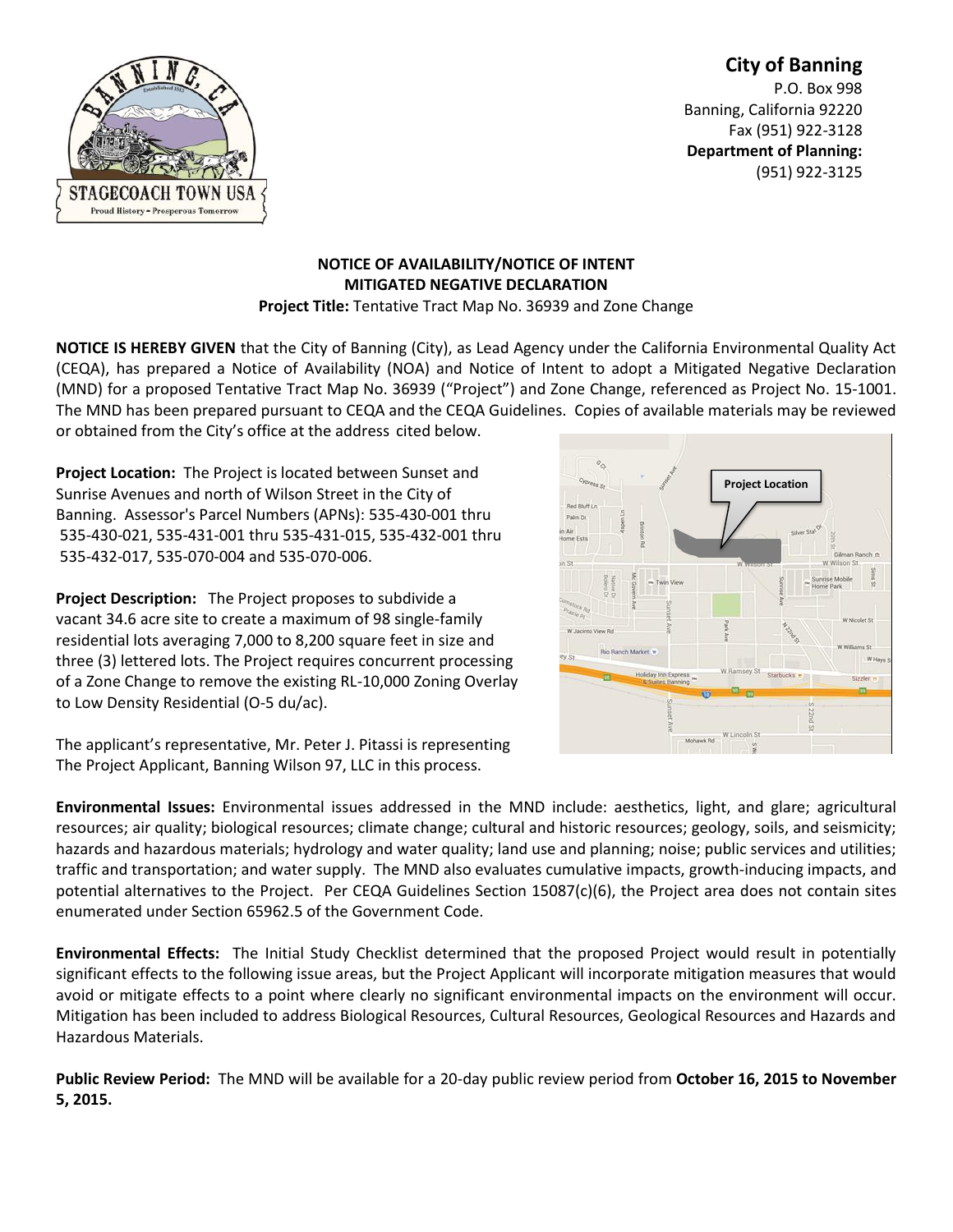### **Written comments on this MND should be addressed to:**

City of Banning, Community Development Department 99 E. Ramsey Street, Banning, CA 92220 Attn: Brian Guillot, Acting Community Development Director

A copy of the Public Review of the Mitigated Negative Declaration is available at the above address and at the Banning Public Library, 21 W. Nicolet Street, Banning CA 92220, as well as at the City Community Development Department's website at [http://www.ci.banning.ca.us/DocumentCenterii.aspx?FID=19.](http://www.ci.banning.ca.us/DocumentCenterii.aspx?FID=19)

**All comments must be received in writing at the address below no later than 5 p.m. on November 5, 2015.** Comments received and issues and concerns raised will be evaluated to determine if the mitigation and project conditions of approval have adequately addressed the concerns. All comments received will be included as part of the record.

**Public Meeting:** This Project is tentatively scheduled for the December 2, 2015 Planning Commission hearing. The hearing commences at 6:30 p.m. and is held in the City Council Chambers, Banning City Hall, located at 99 E. Ramsey Street, Banning CA 92220. In that the Project requires a Zone Change, the determination by the Planning Commission is advisory in this matter and is included as a recommendation for the City Council to either approve, deny or modify the project.

# **BY ORDER OF THE ACTING COMMUNITY DEVELOPMENT DIRECTOR OF THE CITY OF BANNING, CALIFORNIA.**

Brian Guillot **Dated: October 13, 2015** Acting Community Development Director **Director Community Development Director** Date Published: October 16, 2015